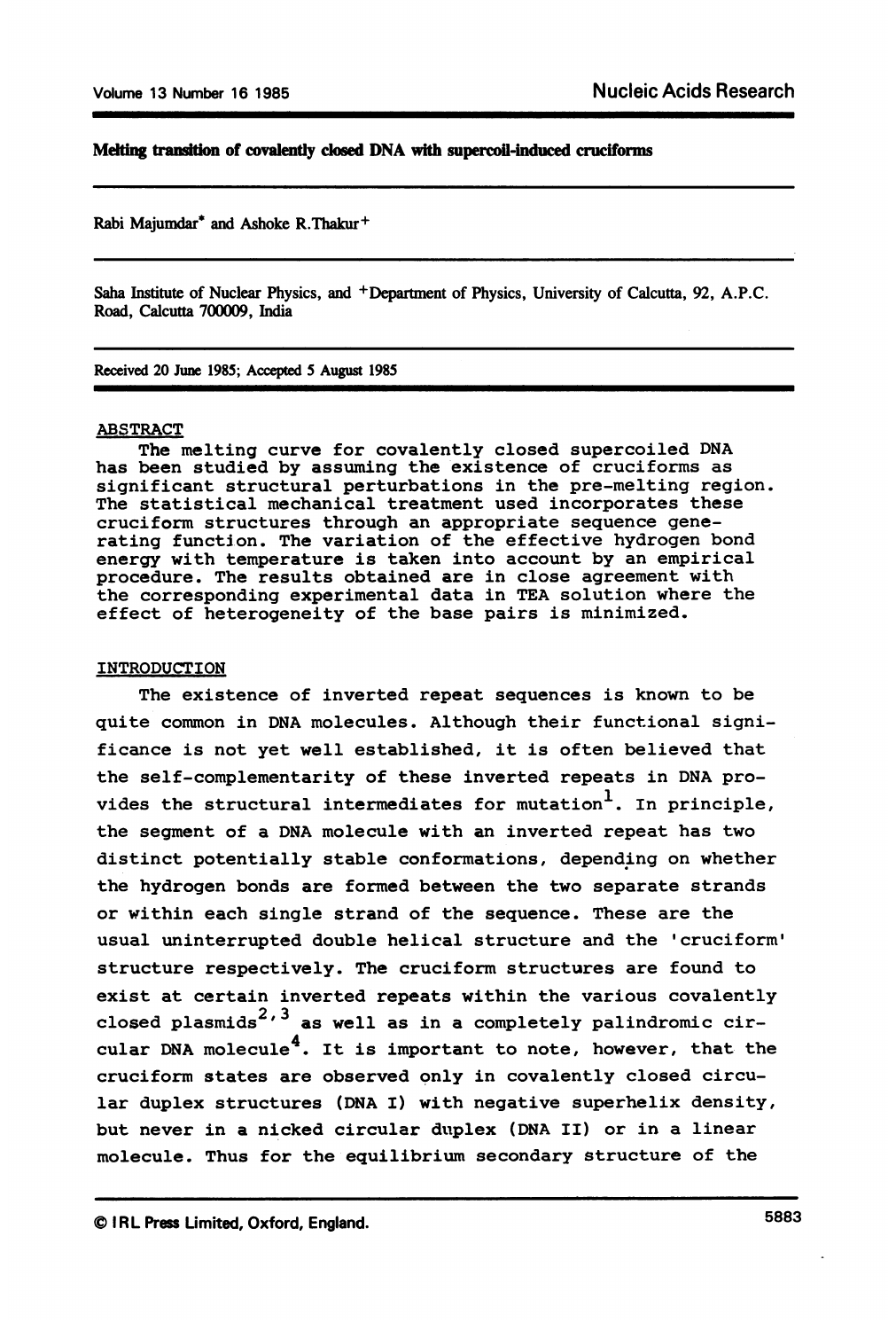underwound DNA I, the cruciform state appears to be thermodynamically stable under the appropriate strain of supercoiling<sup>4,5</sup>. In other words, the excess free energy of supercoiling, in such cases, must compensate for the disruption of the base pairing and stacking needed to drive the cruciform extrusions. For a closed circular molecule, we know that this free energy is proportional to the square of the superhelix density<sup>6-8</sup>. Moreover, since a stronger preference for the cruciform structure has been reported at higher temperatures<sup>4</sup>, we find it reasonable to assume that the DNA I, beyond some critical value of supercoiling,will largely relax into a set of cruciforms in the pre-melting region<sup>9</sup>. In other words, the present model for DNA I, in the transient region, will consist of three types of sequences, namely those consisting of the regular helical units, the denatured regions or the bubbles, and the supercoil-induced cruciforms. The DNA II, on the other hand, will be represented by a linear duplex consisting of the regular helical sequences and the bubbles only. Thus we consider the presence of the supercoil-induced cruciforms as significant structural perturbations in DNA I in analyzing its melting curve. The states of partial cruciform extrusion, however, are not considered in this paper. We have always ignored the denatured loops at the heads of an extruded cruciform as these loops are at an entropically disadvantageous position to expand beyond their minimum size. Strictly speaking, however, this is true for a palindromic sequence only.

A statistical mechanical treatment of superhelical cruciform extrusion has appeared recently<sup>10</sup>. In the present paper, however, we use the appropriate sequence-generating functions $^{11,12}$  for computing the equilibrium transition properties. In fact the main result of this paper indicates that the higher melting point and the flatter melting curve for DNA I, as observed recently<sup>13</sup>, can be well explained by introducing into the usual statistical mechanical theory an additional sequence generating function for the supercoil-induced cruciforms, and by considering the fact that the process of nucleation is easier in a closed duplex structure. The order of magnitude of the relevant nucleation parameter, which determines the coope-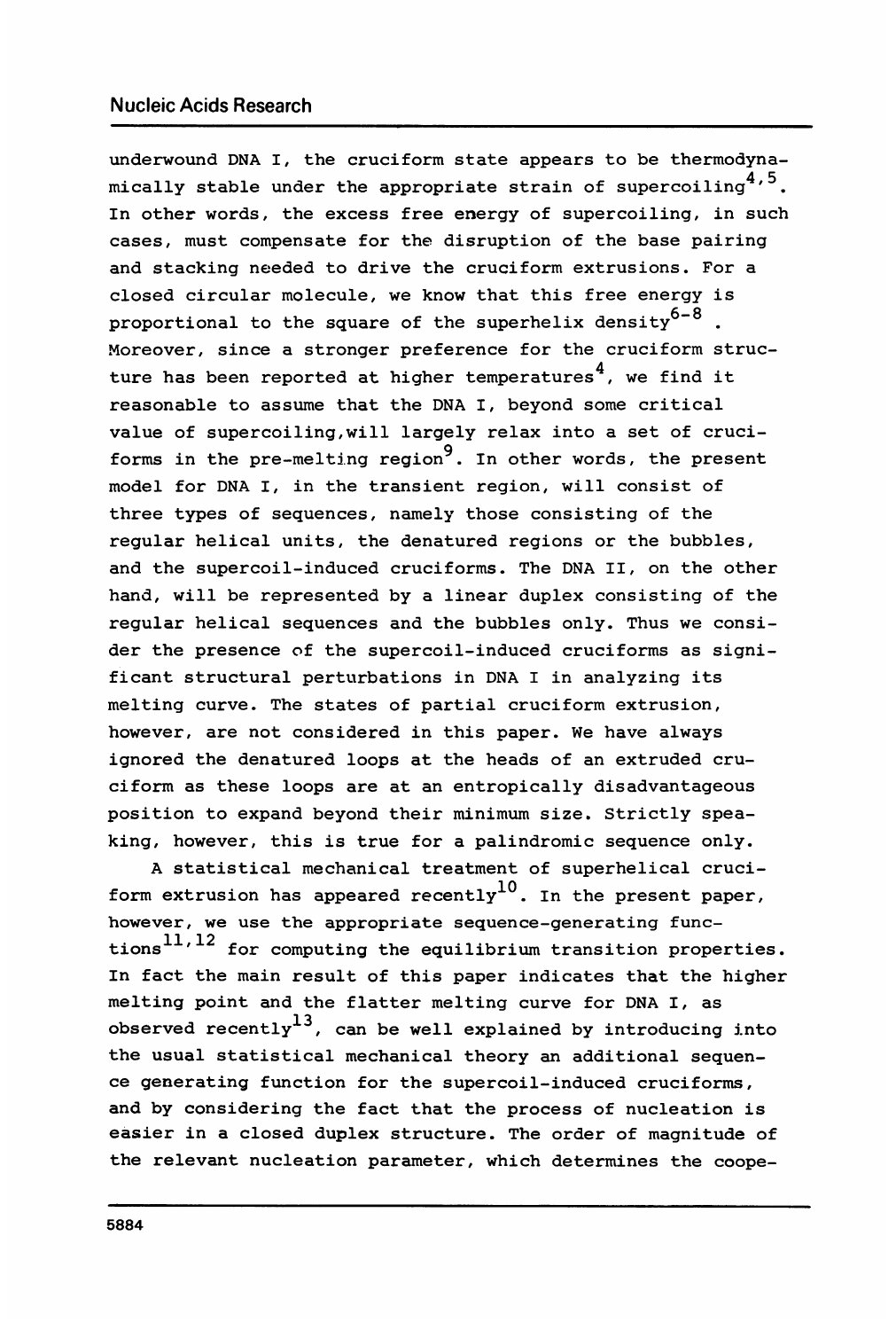rativity of the order-disorder transition, is also discussed. The effect of heterogeneity of the base pairs, however, is not considered as we have compared our results with the experimental data on melting profiles in tetraethylammonium bromide (TEA) solution where the difference between the A-T and the G-C binding energies are minimized<sup>13</sup>. Finally, in order to obtain a closer fit to the observed melting profiles over a wider temperature range, we have also taken into account the variation of the effective hydrogen bond energy with temperature, and some important conclusions related to this variation are summarized at the end.

# **THEORY**

The thermodynamics of melting of the hydrogen bonded polymers, with special reference to the linear duplex polynucleotide molecules (DNA II), has been worked out by several authors on the basis of Ising-like models in statistical mechanics<sup>14</sup>. The cooperativity of the hydrogen bonds, which brings out the sharp melting transition for a linear duplex molecule with high degree of polymerization, has been discussed by one of us<sup>15</sup> in a recent review. As our present work includes the closed circular duplex molecules (DNA I) as well, we find it convenient to use the sequence-generating functions, first oroposed by  $Lifson<sup>11</sup>$ , in order to obtain the appropriate weight factors or the partition function. This method, although basically similar to the usual matrix method in an Ising-like model, has a wider range of applicability and can be suitably extended to include the supercoil-induced cruciforms in DNA I.

It is reasonable to assume that the free-end effects of a sufficiently long linear duplex molecule are unimportant, so that a long-chain DNA II molecule in the pre-melting region effectively consists of the ordered helical (h) sequences and the bubbles only. Thus the diordered coiled (c) sequences are assumed to exist only in the form of bubbles. The corresponding sequence-generating functions are given by<sup>11,12</sup>

$$
h(x) = \sigma_n \sum_{i=1}^{\infty} \left(\frac{s}{x}\right)^i = \sigma_n s/(x-s) \qquad (1)
$$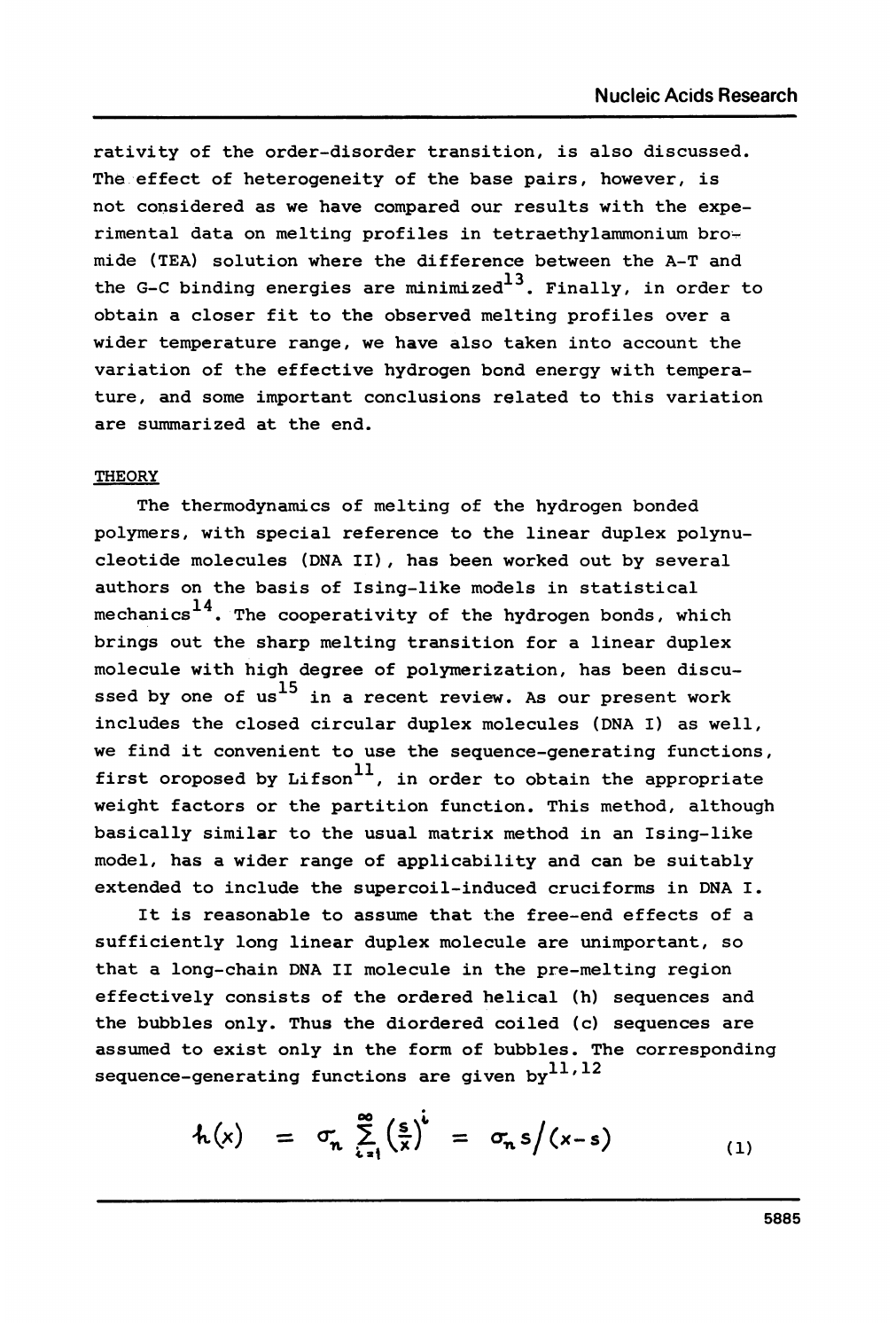$$
c(x) = \sum_{k=1}^{\infty} \left(\frac{1}{x}\right)^k i^{-k} \tag{2}
$$

for the helical and the coiled sequences respectively, where s represents the 'equilibrium parameter' for the hydrogen bond formation reaction in a link that follows a bonded link, and  $\sigma_{n}$  is the 'nucleation parameter' which mainly depends on the 'stacking energy' for a duplex polynucleotide molecule<sup>1,15</sup>. We know that  $\sigma_n \ll 1$  imposes high degree of cooperativity of the hydrogen bonds. The nature of the melting transition is also determined by the constant k, which is related to the conformational degrees of freedom of the bubble due to its flexible bonds. According to a crude estimate  $12$  based on the random walk model in three dimensions, k  $\simeq$  1.5. The effect of variation of the constant k has been discussed in an earlier paper<sup>16</sup>, where it was actually pointed out that  $k < 1.5$  for a closed circular molecule. This is because the full degrees of freedom of a bubble cannot be realized in a closed duplex struc- ture, where the flexibility of the strands is constrained by a fixed linking number. In our present work, we take  $k = 1$ , so that the summation in equation (2) may be evaluated exactly. Thus we have

$$
\sum_{i=1}^{\infty} \left(\frac{1}{x}\right)^{i} i^{-1} = -ln(1-\frac{1}{x})
$$
 (3)

Now, for a linear chain of n units, each of which can exist in the helical or in the disordered state,  $Lifson$ <sup>11</sup> has shown that the partition function, in the limit of large n , is given by

$$
Z = x^n \tag{4}
$$

where x is the largest root of the equation

$$
f_{L}(x) c(x) = 1 \tag{5}
$$

Combining equations  $(1)$ ,  $(2)$ ,  $(3)$  and  $(5)$ , we get

$$
(x-s)/\sigma_n s = -ln(1-\frac{1}{x})
$$
 (6)

where it is reasonable to choose  $\sigma_n = 0.01$  for the linear duplex structurel7. The equation (6) can be solved graphically for x at different values of s referring to different tem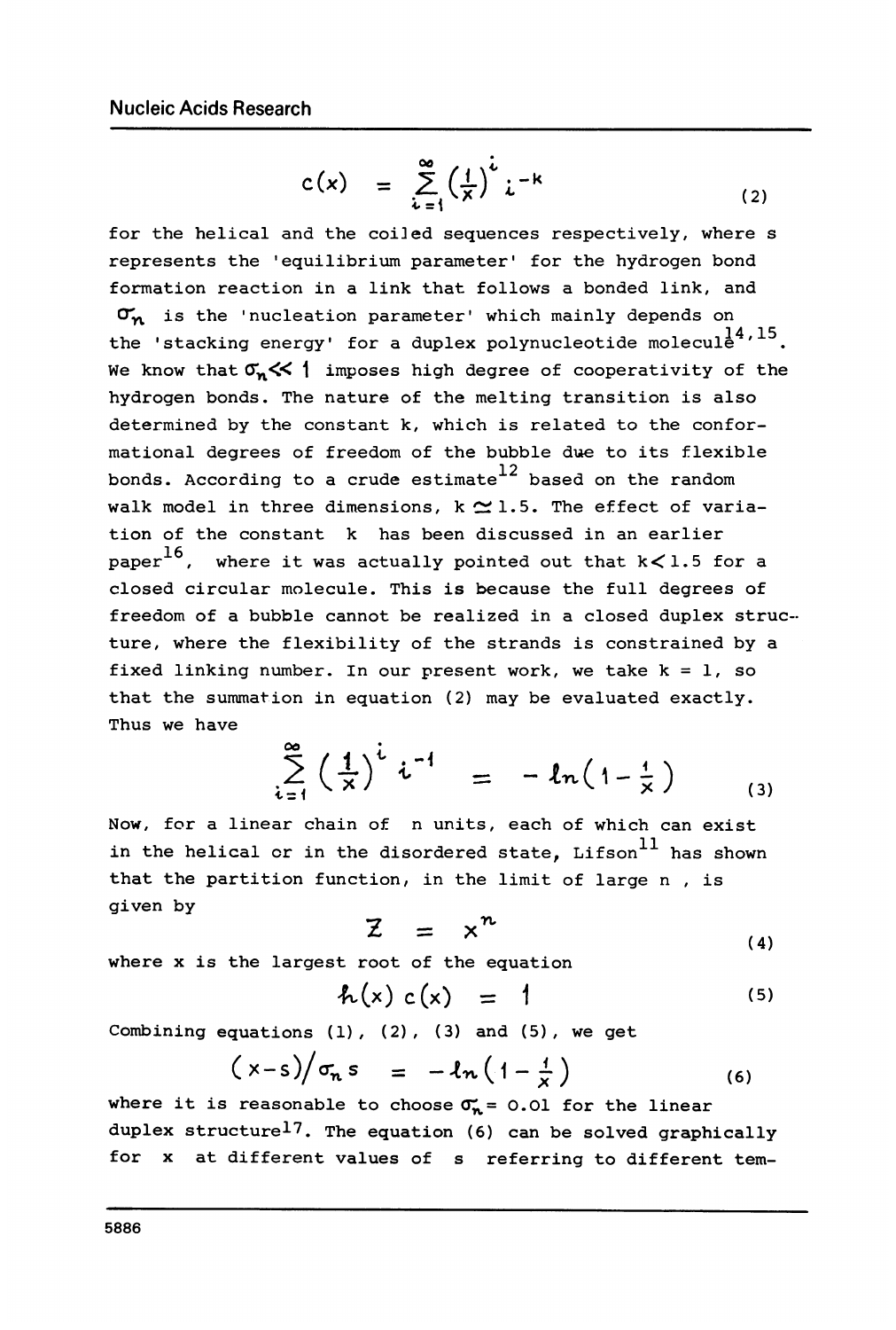peratures. The fraction of the helical states is then obtained from the relation<sup>12</sup>

$$
\theta = \frac{s}{x} \cdot \frac{dx}{ds} \tag{7}
$$

Finally, using equation (6) to evaluate the derivative, we get

$$
\theta = \left[1 + \sigma_n s / x(x-1)\right]^{-1}
$$
 (8)

where the parameter s is translated into the absolute temperature  $T$  by using the relation<sup>14</sup>

$$
s = exp(-\Delta E_B/RT). exp(\Delta S/R)
$$
 (9)

In equation (9),  $E_B$  represents the hydrogen bond energy, and S is the entropy of a participating link of the polymer arising out of its conformational degrees of freedom..

As our present paper is aimed at interpreting the observed melting curve for DNA I, let us now turn our attention to the covalently closed duplex polynucleotide with negative superhelix density. As mentioned already, we find it reasonable to assume that the negative supercoiling largely manifests itself in a state with cruciforms in the pre-melting region. Thus, in the present model, the DNA <sup>I</sup> effectively consists of three types of sequences, namely those with the regular helical states (h), the coiled states (c), and the helical states (h<sup>+</sup>) in the super-<br>
coil-induced cruciforms. An inspection of the cruciform struc-<br>
ture leads us to express the sequence-generating function for<br>
the h<sup>+</sup>-sequences in the coil-induced cruciforms. An inspection of the cruciform structure leads us to express the sequence-generating function for the  $h^+$ -sequences in the following form:

$$
h^{+}(x) = \sigma_{n}^{*} \sum_{i=1}^{\infty} \left( \frac{s^{2}}{x^{4}} \right)^{t} = \sigma_{n}^{*} s^{2} / (x^{4} - s^{2}) \qquad (10)
$$

Equation (10) reflects the fact that the helical sequences in a cruciform should grow by four bases at a time, and that s is still the statistical weight per base pair, or  $s^{1/2}$  per base. Here we find it more reasonable to consider the growth of the helical sequences by four bases at a time, rather than by two bases at a time as if the pair of hairpin structures in a cruciform were growing independently. The factor  $\sigma_n^*$ involves the energy necessary to nucleate a cruciform structure, following a regular helical sequence, causing the disruption of a minimum number of base pairs. These local transi-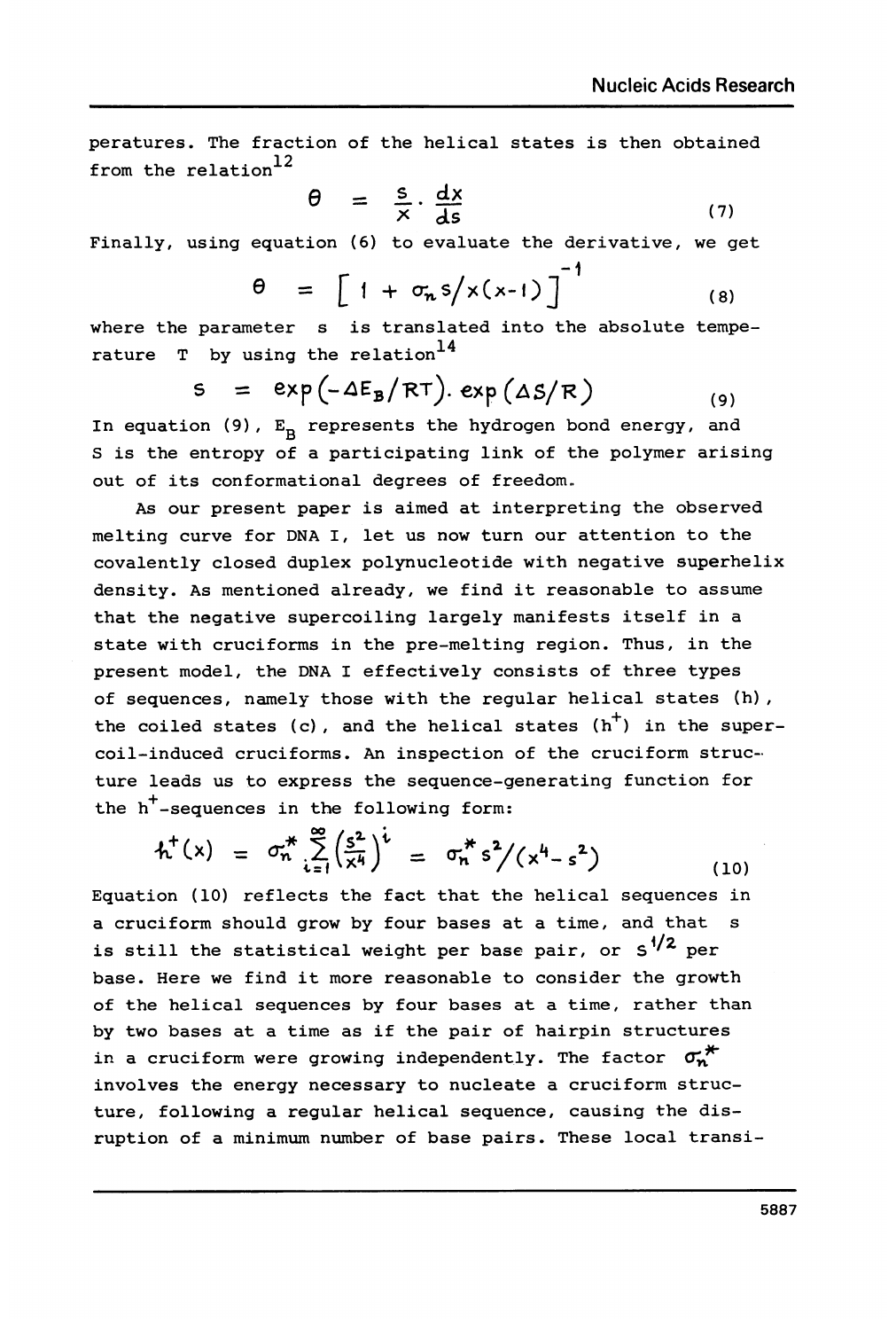tions are rendered energetically favourable by the imposed superhelicity in closed circular molecules. Therefore, the factor  $\sigma_{\mathbf{w}}^*$  actually involves the 'average' superhelical free energy cost of a cruciform extrusion in such molecules. The superhelical free energy is estimated to be  $\sim 10RT \rho^2$  per base-pair<sup>6-8</sup>, where the superhelix density  $\rho \simeq -0.05$  to -0.06 for the commonly occurring circular forms<sup>18</sup>. As the average number of base pairs involved in a cruciform extrusion is only a few, we take  $\sigma_n^* \simeq 1$ . Thus, for the sufficiently lower values of  $\rho$  involved, we actually ignore the local dependence of  $\sigma$ <sup>\*</sup> on superhelicity, but the structural manifestations of the latter are taken into account by equation (10). For the regular helical sequence in a supercoiled molecule, on the other hand, the equation (1) is still valid with a modified nucleation parameter  $\sigma'_n$  >  $\sigma'_n$ . This is quite reasonable as the nucleation of a helical sequence should be easier in a covalently closed structure where the conformations are more restricted by the topological constraints. The relative magnitudes of these parameters are discussed later. Thus, in the present case, we have

$$
\hat{h}'(x) = \sigma_n' s / (x - s) \tag{11}
$$

For the coiled sequence, however, we assume that the equation (2) remains the same, so that the partition function Z is still given by equation (4) where, according to Lifson<sup>11</sup>, x is now the largest root of the determinantal equation

$$
|M_{ij}(x) - \delta_{ij}| = 0
$$
 (12)

where

$$
M_{ij}(x) = \begin{bmatrix} 0 & h'(x) & 0 \\ 0 & 0 & h^{T}(x) \\ c(x) & 0 & 0 \end{bmatrix}
$$
 (13)

and i,  $j = 1, 2, 3$  represent the coiled, the helical and the cruciform sequences respectively. As the superhelical cruciform extrusions are entropically favourable in the helical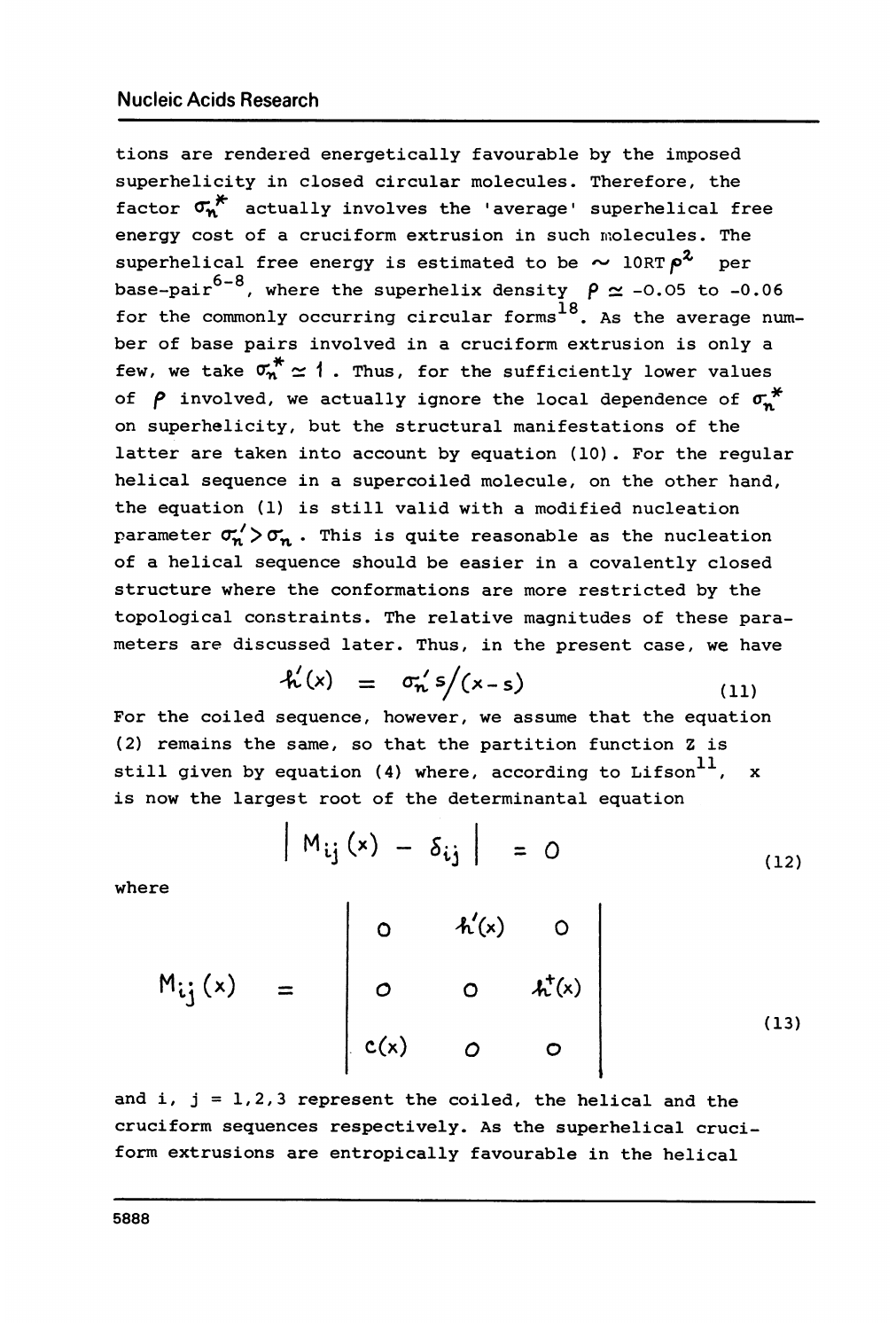regions, we have assumed a regular order for the three types of sequences involved. Thus, combining equations (12) and (13), we get

$$
h'(x) h''(x) c(x) = 1 \tag{14}
$$

or, using equations (2), (3), (10) and (11), we finally obtain  

$$
(x^4 - s^2)(x - s)/\sigma_n^+ s^3 = -\ln(1 - \frac{1}{x})
$$
(15)

where  $\sigma_n^+ \simeq \sigma_n' \sigma_n^*$  should be treated as a new effective nucleation parameter for the supercoiled DNA. Now, we have to solve the equation (15) graphically for its largest root x, like our previous equation (6) for the linear system, for the different values of s which refer to different temperatures T according to equation (9). The fraction of the helical states at these temperatures may then be obtained from equation (7). Using equation (15) to evaluate the derivative dx/ds, in the present case, we obtain and be treated as a new ef<br>
supercoiled DNA. Now, we<br>
bhically for its largest r<br>
(6) for the linear system<br>
ich refer to different te<br>
(9). The fraction of the<br>
may then be obtained from<br>
be valuate the derivative<br>
in<br>

Case, we obtain  
\n
$$
\theta = \frac{\frac{1}{s} + \frac{2x^3}{s^2} - \frac{3x^4}{s^3}}{\frac{1}{s} + \frac{4x^3}{s^2} - \frac{5x^4}{s^3} - \frac{6x^4}{x(x-1)}}
$$
\n(16)

We have finally plotted the  $(1 - \theta)$  vs. T melting curve for DNA I as well as that for DNA II by taking  $\sigma_{n}^+ = 0.1$  and  $\sigma_n$  = 0.01 respectively, and by choosing the appropriate value of the hydrogen bond energy  $E_B$  and the entropy S appearing in equation (9). The results are compared with the corresponding experimental data on the melting profiles in TEA solution where the effect of heterogeneity of the base pairs is minimized<sup>13</sup>. The physical basis for the choice of parameters and the nature of agreement between theory and experiment are discussed below.

### RESULTS AND DISCUSSIONS

The main aim of this paper is to understand the nature of the observed melting profile for DNA I by assuming that the free energy associated with supercoiling is manifested, through structural reorganization, as a series of cruciform sequences formed within the covalently closed duplex polynucleotide. Accordingly, we have solved the equation (15) gra-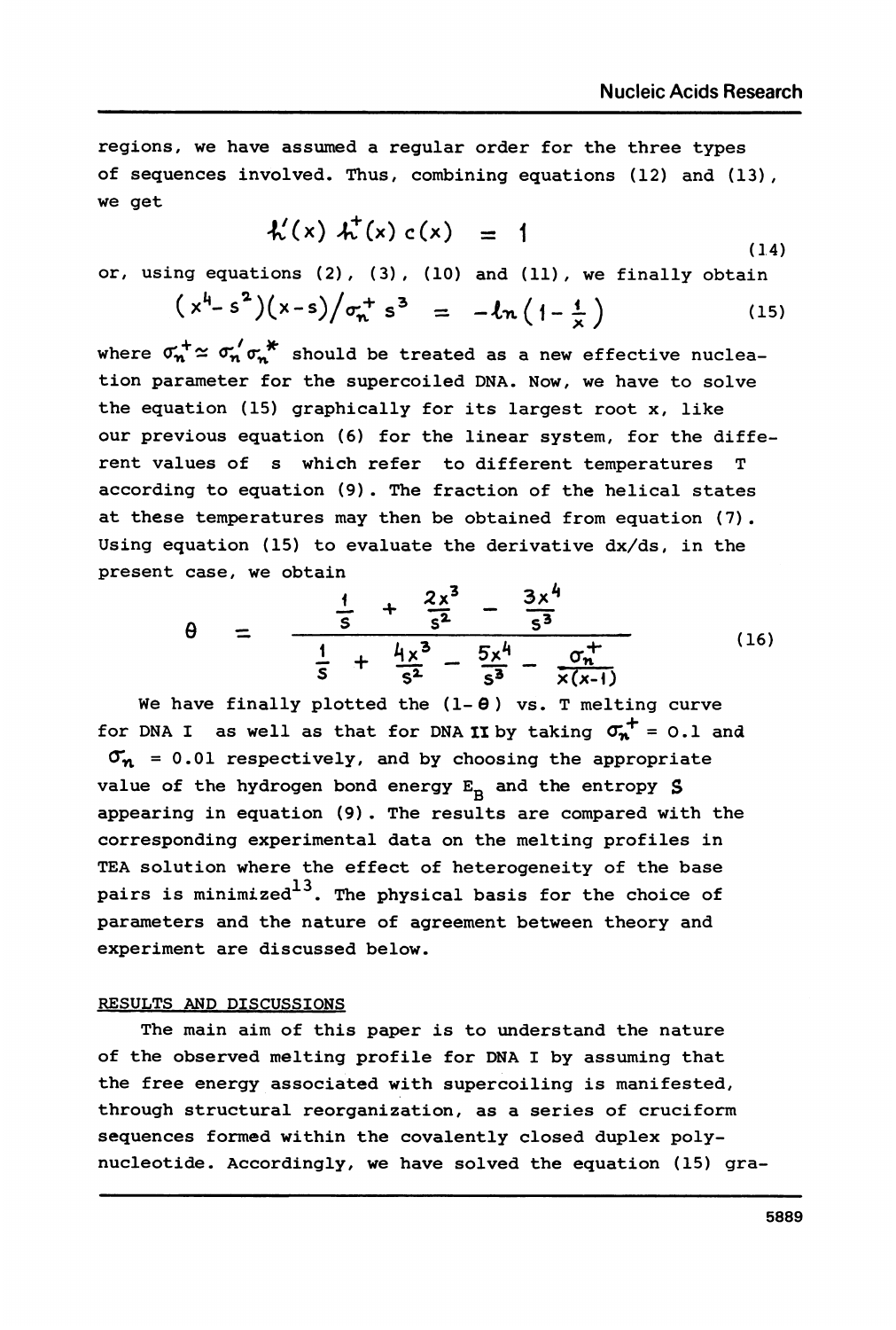

Fig.1. The Melting Curves for DNA I and DNA II. The experimentally observed curve,  ${\tt e}_1$  and  ${\tt e}_2$  refer to DNA I and DNA II respectively. The theoretically computed curves t1, t<sub>1</sub> refer to DNA I and t<sub>2</sub> refers<br>to DNA II.

phically, and computed the fractions of the helical states from equation (16) on the basis of an effective nucleation parameter  $\sigma_n^+$  for the supercoiled DNA. The corresponding temperature T are calculated from equation (9) which involves the hydrogen bond energy  $E_p$  and the entropy S . In obtaining the melting profile of DNA II on the other hand, we have solved the equation (6) graphically, with  $\sigma_n = 0.01$ , as in ref.17. The main results of our paper are summarized below. (a) In Fig.1, the curve  $t'_{1}$  shows the theoretically computed melting profile for DNA I with  $\sigma_n^+$  = 0.1 and with  $E_p$ =4000 cal/ mole and  $S_B=11.53$  e.u. As mentioned before, we expect the nucleation of a helical sequence to be easier in a covalently closed system, implying reduced base-pair cooperativity, so that  $\sigma_n^+$   $\rightarrow$   $\sigma_n$ . The choice  $\sigma_n^+$  = 0.1, in the present case, reproduces the observed slope of the experimental melting curve  $e_1$ . For  $E_B$ = 4000 cal/mole, the observed melting point  $T_m$ = 84.0°C for DNA I, on the other hand, is reproduced by the choice  $S = 11.53$  e.u. It may be remarked that this choice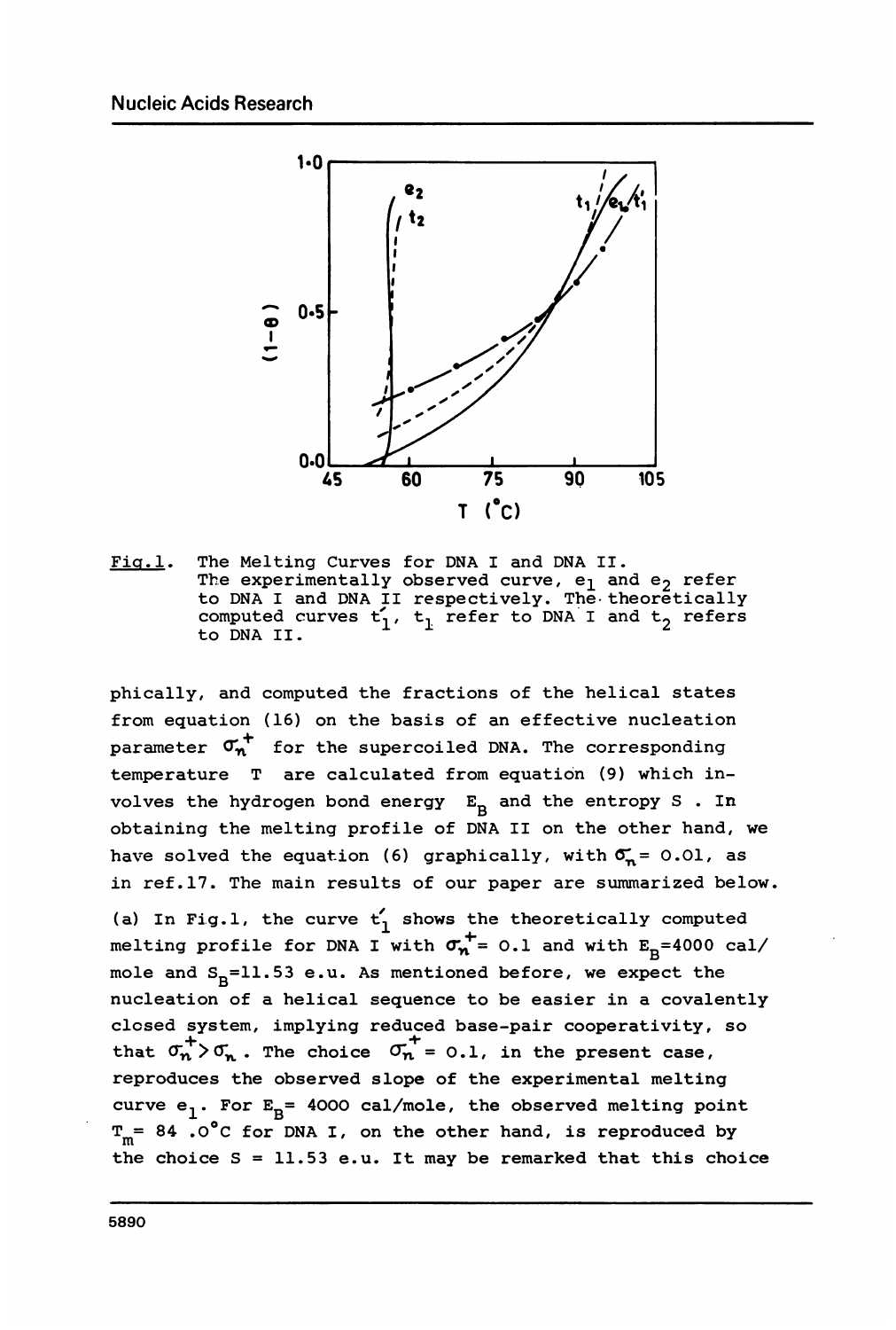is reasonably close to the corresponding estimated value in our earlier paper<sup>16</sup>. (b) Having chosen the parameters  $\sigma_n^+$ ,  $E_B$  and S above, we find that the agreement between the curves  $t_1$  and e<sub>1</sub> in Fig.l, specially in the lower temperature region, is still not quite satisfactory. However, it is interesting to note that our results may be improved considerably, as shown by the theoretical curve  $t_1$ , if we assume that  $E_p$  varies linearly from 4200cal/mole to 3900 cal/mole in the temperature range between  $57^{\circ}$  C and  $95^{\circ}$  C. Thus we find that an effective variation of the hydrogen bonded interaction, between the two strands, with temperature may be considered reasonable, as pointed out by several others<sup>19,20</sup>. (c) Extrapolating the value of  $E_B$  to the observed melting point  $T_m = 57.0^{\circ}$  C for DNA II, we obtain  $E_R = 4200$  cal/mole. The corresponding choice  $S = 12.80$  e.u. for DNA II, with  $\sigma_n = 0.01$ , as mentioned before, reproduces the observed melting point of the molecule. The calculated melting profile  $t_2$  also gives a good fit to its observed profile  $e_2$ . (d) From the phenomenological considerations described above, we clearly find that  $S = 11.53$  e.u. for DNA I, while  $S = 12.80$  for DNA II. Thus, we are perfectly justified in assuming that the process of nucleation is easier in a covalently closed molecule, where the topological constraint, due to fixed linking number, leads to a restriction in its conformational degrees of freedom, causing loss of entropy. Thus, from our present considerations, we are able to obtain a quantitative estimate for this entropy loss. It has often been suggested that the supercoiling of DNA is enthalpydetermined<sup>18</sup>, but it is interesting to note that our estimated entropy loss helps us to understand the relative magnitudes of the nucleation parameters  $\sigma_n$  and  $\sigma_n'$ , and hence the value  $\sigma_n'$  = 0.1 used by us. Clearly, the entropy considerations alone should contribute a relative factor of  $\exp(\delta S/R) \sim 2$ in the present case. At the same time, it should also be noted that the stacking of bases is generally less disturbed by the helix-coil transitions in a covalently closed molecule due to the conformational restrictions involved. Since the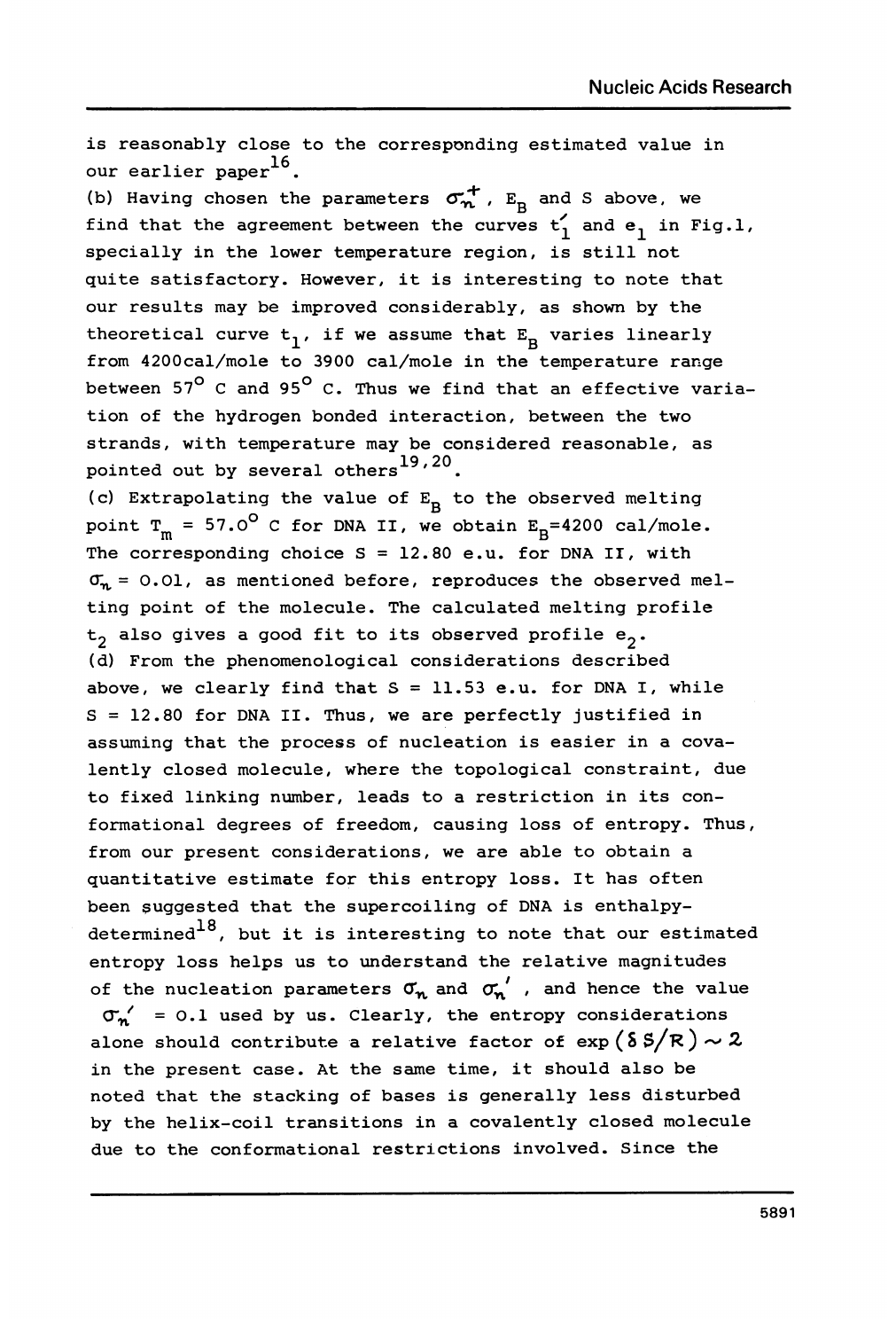energy factor, arising out of such considerations in the present case, is known to be more important than the entropy  $factor<sup>17,18</sup>$ , the former is expected to contribute a relative factor  $>$  2-3. This explains the net relative factor  $\sim$  10 between  $\sigma_{n}$  and  $\sigma'_{n}$ . Since  $\sigma_{n}^{+} \simeq \sigma'_{n} / \sigma_{n}^{*}$ , and the parameter  $\sigma_{n}^{*}$ appearing in equation (10) is relatively closer to unity, the relative magnitudes of  $\sigma_n$  and  $\sigma_n^+$ used by us, namely  $\sigma_{n}$  = 0.01 and  $\sigma_{n}^{+}$  = 0.1, are well justified. It may be pointed out that a similar variation in the degree of base-pair cooperativity, depending on the constraints involved, has been examined recently by others<sup>21</sup> in connection with the melting of short linear DNA fragments.

Thus, we are able to explain the main features of the melting curve for DNA by assuming that the free energy of supercoiling is manifested, through structural reorganization, as a series of cruciform sequences. The dynamics of these supercoil-induced cruciforms, introduced into our theory through a new sequence-generating function, explains the observed higher me]ting point of DNA I, as compared to that of DNA II. The flatter melting curve for DNA I, which implies lack of cooperativity of its hydrogen bonds , is explained by the easier nucleation property, namely  $\sigma_n^+$  > $\sigma_n$ . It should be remembered, however, that our results are compared with the corresponding data on the melting profiles in TEA solution<sup>13</sup> where the effect of heterogeneity of the base pairs is minimized.

### ACKNOWLEDGEMENTS

The authors wish to thank Prof. B. Dutta-Roy and Dr. D. Bhowmik for having the benefit of very useful discussions with them during the course of this work.

\*To whom correspondence should be addressed

REFERENCES

```
1. Ripley, L. S. and Glickman, B. W. (1983)
```

```
Cold Spring Harbor Symp.Quant.Biol. 47, 851-861.
```

```
2. Lilley, D. M. J. (1980) Proc.Natt.Acad.Sci. (U.S.A.) 77,
  6468-6472.
```